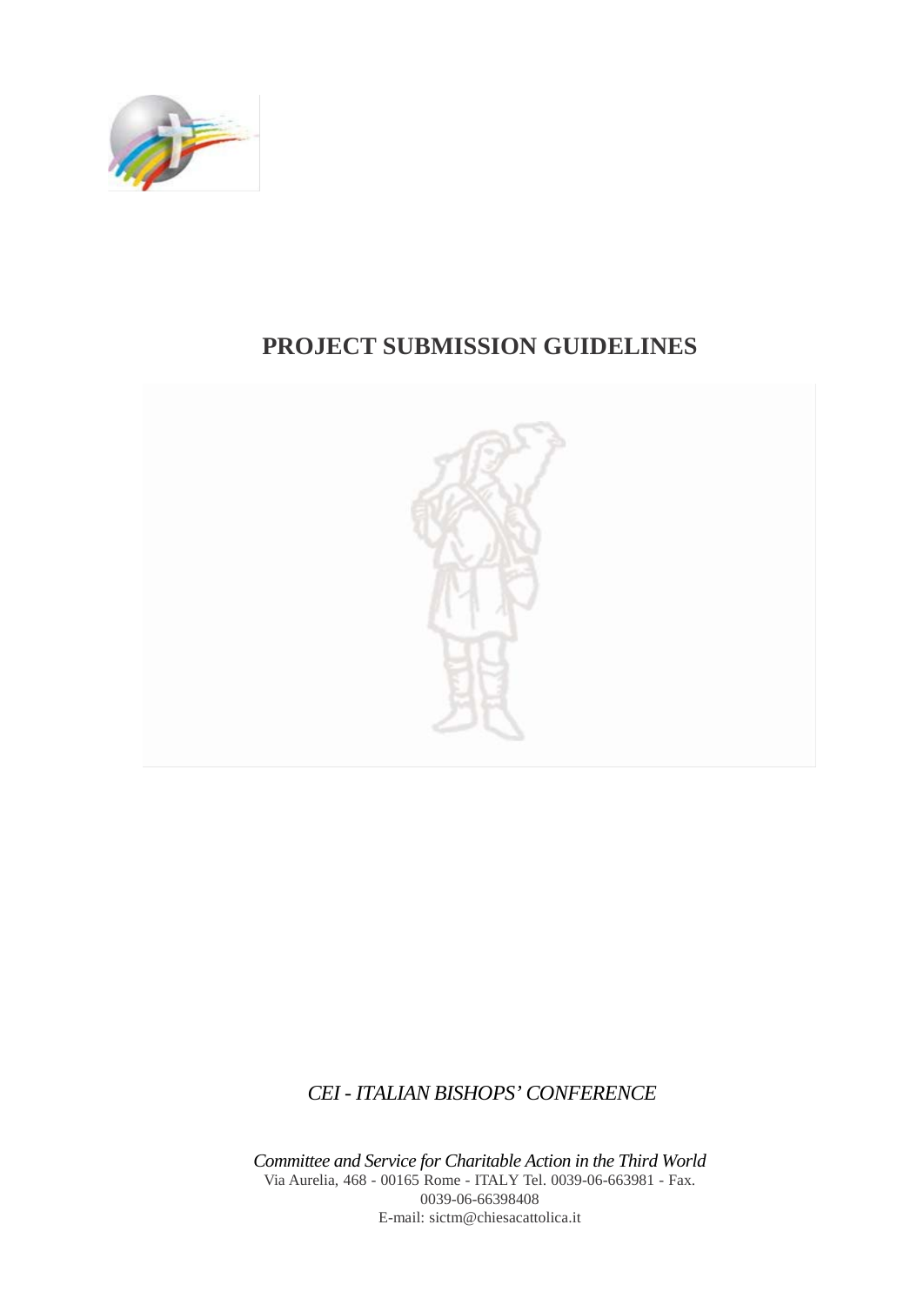#### *PROJECT SUBMISSION GUIDELINES*

#### *INTRODUCTION*

*Since our project management and archive system has changed, the following documents must also be provided in electronic format (CD or DVD) if possible (1. Official Application, 2. Description, 3. Budget, 4. Project Fact Sheet, 5. Statements, 6. Specific Information). Original copies of all documents must be provided, together with one complete photocopy.*

### *1 APPLICATION*

*Applications, with related statements (statement template is provided in Annex 1), must be written on official letterhead, dated, signed by the applicant Entity's Legal Representative and sent to:*

*CEI - ITALIAN BISHOPS' CONFERENCE Committee for Charitable Action in the Third World Via Aurelia, 468 00165 Rome – ITALY*

### *2. DESCRIPTION*

#### *A) Project Name*

*B) Applicant Organization: applicant Organizations (except for Bishops' Conferences and Dioceses) must briefly introduce themselves (identity, activities, goals, etc.) and describe past experiences in Third World countries* 

*C) Operational Responsibility: (organization - management – financial management): name and job description of the person in charge*

*D) Reference Context: Place (village, city), District, Diocese, State*

*E) Local Situation: provide a brief description of fundamental aspects (social, political, economic, education data; etc.) about the place where project activities will be carried out*

*F) Project Description and Goals: provide a detailed description of your project, including steps, timeline and expected outcomes. In particular, for projects pertaining to Healthcare, School and Education, please refer to paragraph 6.* 

### *G) Local Participation:*

- *Local population involvement and contribution to project implementation*
- *Role of the local Church*
- *Cooperation with associations and government institutions based in the local area*

*H) Future Self-sufficiency: explain how to ensure project continuity and self-sufficiency once external funding has run its course* 

*I) Ownership Title: If your project envisages the construction of a basic building that is required for training purposes, (Regulations - art. 7 – last paragraph), you must include a drawing (hand drawn will suffice as well) with related measurements. The name of the lot owner must be specified, as well as the owner of the planned facility to be built. The same applies to educational material, equipment, instruments, tools etc., if they are part of the project.* 

*L) Photo Documentation: always attach photos of places where activities will take place. For example: for training projects, photos of the premises; for agricultural activities, photos of*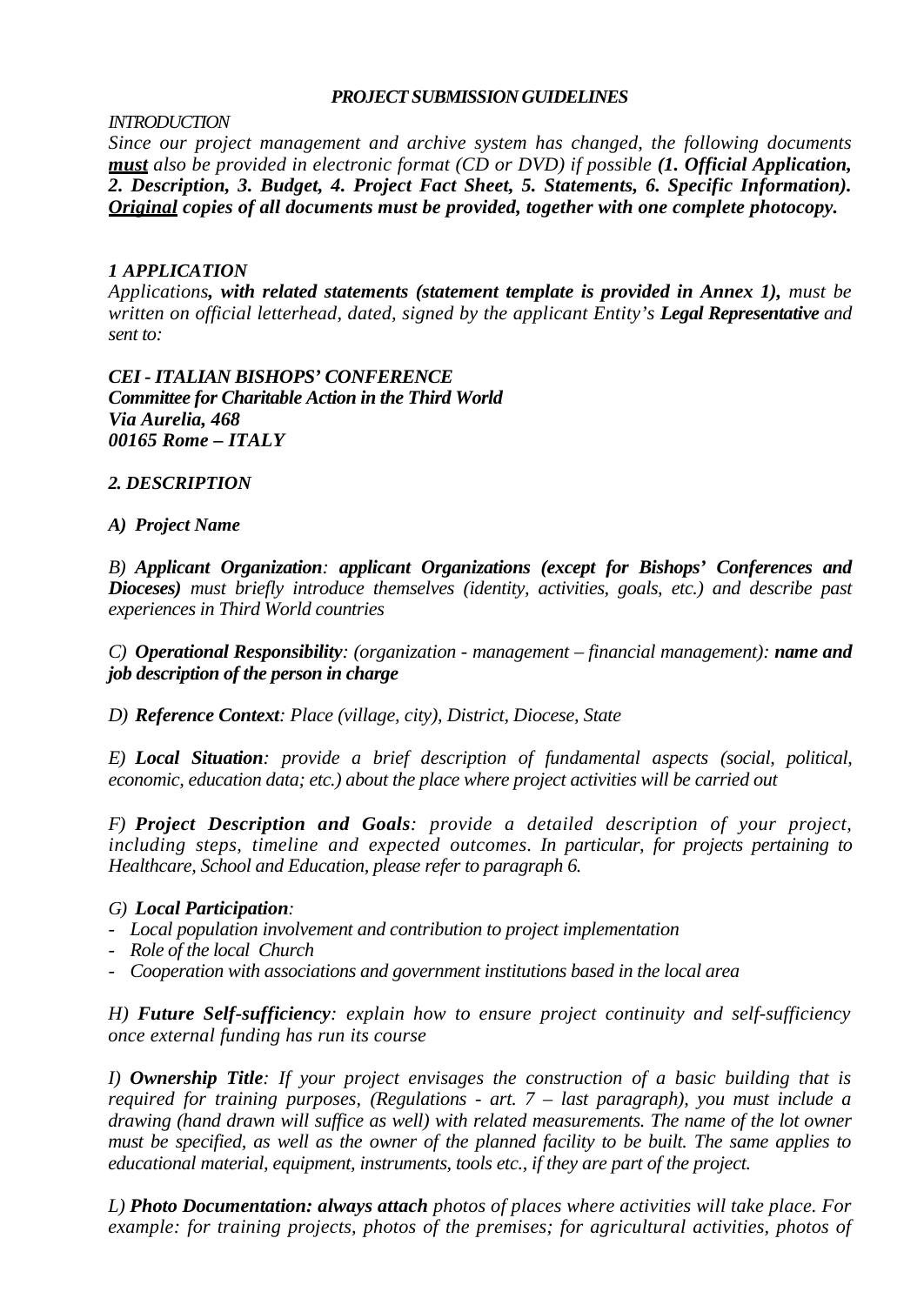*prospective farmland; for maintenance projects, photos of premises to be renovated; for construction projects, photos of the area and location where construction will take place; for healthcare projects, photos of places where activities will be carried out; etc.* 

### *Note:*

*ORIGINAL copies of projects, including all annexes, must always be submitted, together with one complete photocopy.* 

*Each complete project will be given a NUMBER. This number, which will be assigned by the Service, must be mentioned in every communication, so it will be easier to retrieve your file.*

*Rejected projects cannot be submitted again, unless the Service states otherwise.* 

## *3. BUDGET*

*You must attach a detailed budget to your project, specifying all individual cost items related to proposed activities. For clarity and transparency's sake, we recommend that you prepare a budget that includes different columns.*

**(***Column 1: cost items, Column 2: costs covered by funds for which the application is being filed, Column 3: costs covered by other financial backers, Column 4: local contributions, Column 5: own funds).*

*Items that are not eligible for financing (see regulations art. 7 b), "recognized expenses for eligible projects") will have to be accurately described and covered by other financial backers (after having verified their willingness to pay for such items) or by the applicant Entity.* 

*The names of Entities/Agencies that are interested in co-financing the project must be mentioned in full, without abbreviations.*

*Budgets can be prepared in local currencies. Subtotals and grand totals must also be indicated in Euros or US Dollars, specifying the exchange rate and related dates.* 

*Please attach contractors' pro-forma invoices and/or cost estimates to your budgets.*

### *4. PROJECT FACT SHEET*

*In order to be considered valid, Project Fact Sheets (art. 8 p. 6 of the Regulation) must be completely filled in, signed, stamped and dated. Original copies must be forwarded.*

### *5. STATEMENTS*

### **\*statement of approval by the Bishops' Conference of the country involved**

*Each application must include the original copy of the local Bishops' Conference statement of approval. (Statements issued by the Regional Bishops' Conferences of Brazil and India are valid as well).*

*Statements must be written on the Bishops' Conference's letterhead and the original sent to the Italian Bishops' Conference – Service for Charitable Action in the Third World and signed by the President or Secretary General (Bishop).* 

*Other signatures will not be considered valid.*

*Statements must include the name of the project and applicant Entity* 

• **statement of approval by the local Ordinary**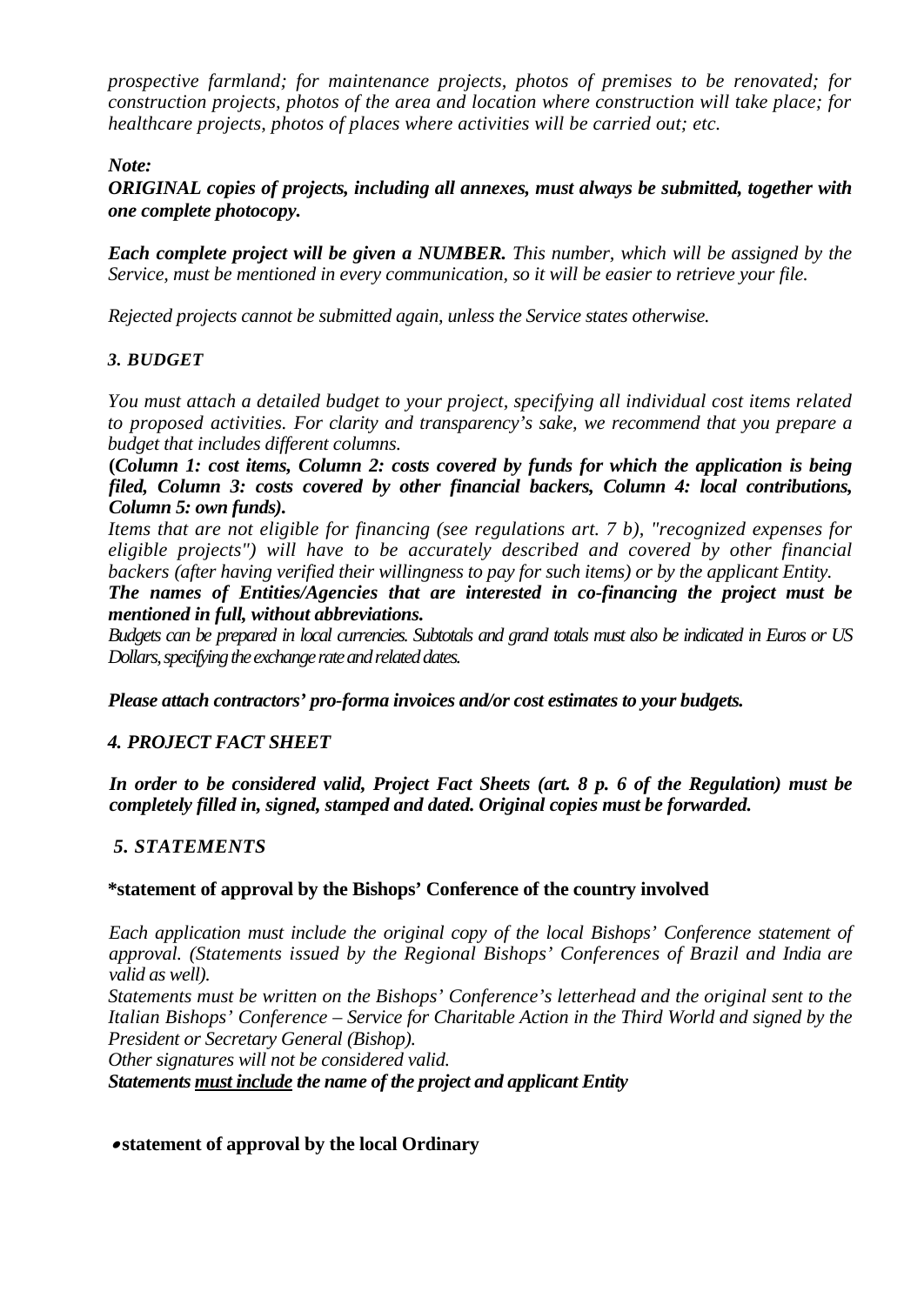*Statements by local Ordinaries must be written on official letterhead and sent to the Italian Bishops' Conference – Service for Charitable Action in the Third World. They cannot be considered as substitutes for Bishops' Conference statements.*

*Statements must include the name of the project and applicant Entity, as well as the overall amount envisaged for the project and the amount for which financing is being asked* 

### • **statement by the Superior General or Provincial Superior (only for religious)**

*The original copy of the project's approval by the Superior General or Provincial Superior is required.* 

#### *6. SPECIFIC INFORMATION IN CASE OF APPLICATION PERTAINING TO:*

- *a. HEALTH CARE FACILITIES*
- *b. SCHOOLS*
- *c. UNIVERSITIES*

*If applications refer to projects that provide for the establishment of health care facilities (dispensaries, clinics, hospitals etc.), schools (secondary, vocational etc.), universities, you must provide the Specific Information that is indicated in the following tables*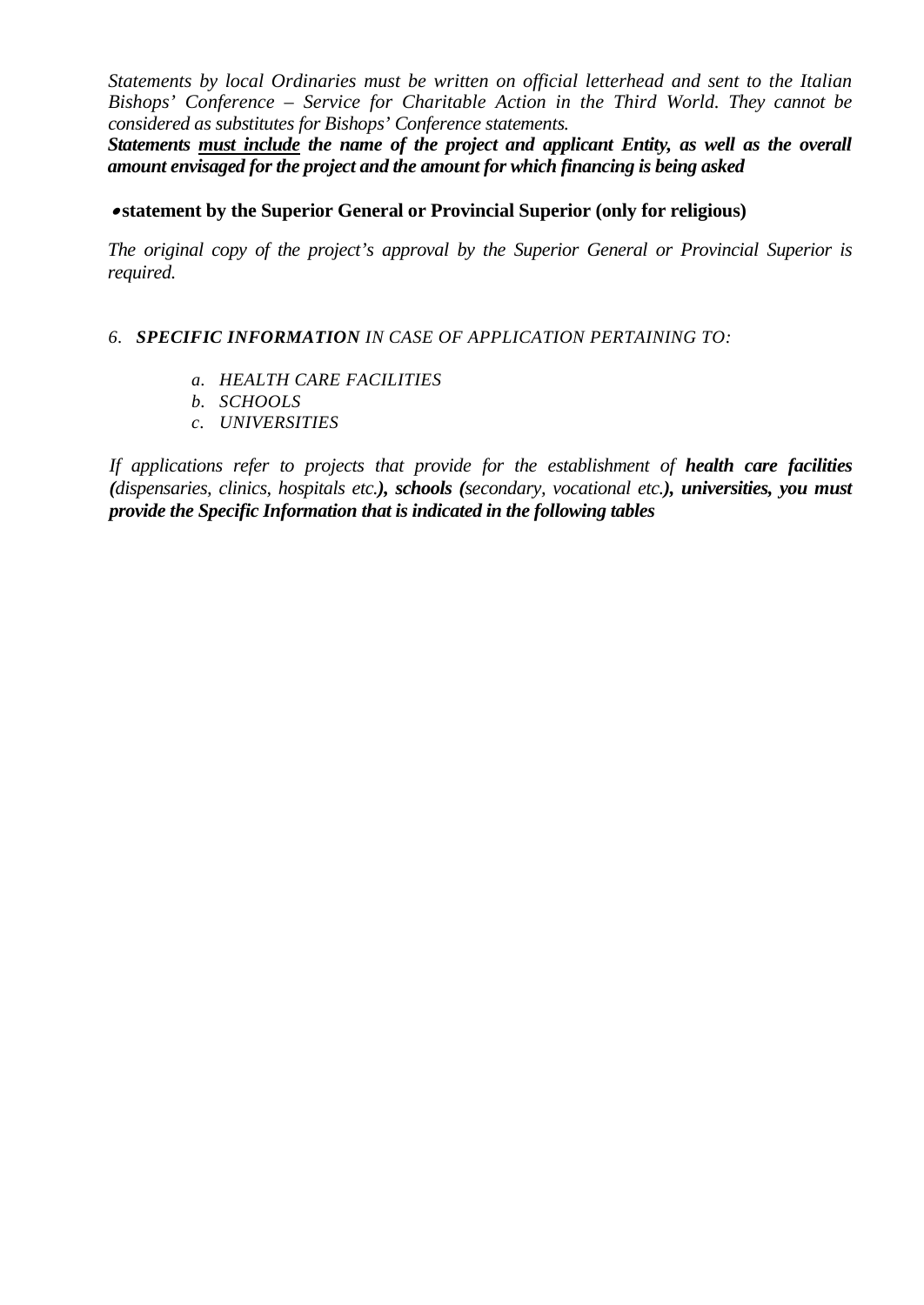#### **HEALTH CARE FACILITIES – SCHOOLS – UNIVERSITIES**

#### **Introduction**

#### HEALTH CARE FACILITIES

In countries with limited resources, every health care facility is a priority for the population. However, important sustainability issues also need to be considered. Therefore, it is essential for every proposed health care facility to be carefully evaluated in order to make the most of available resources. In order for the Italian Bishops' Conference to evaluate your application, please reply to the following questions.

#### **SCHOOLS**

Access to national education systems (excluding primary schooling), albeit providing adequate infrastructures and quality, is not ensured for the poorer segments of the population who are not able to afford paying for (both direct and indirect) expenses. Educational goals for this level of schooling, should mostly aim at giving students the necessary training to find jobs (or enroll in a university), so that young people are helped to escape the grasp of poverty through better employment opportunities. Therefore, schools should mostly focus on programs that are in line with current or future employment demands in the reference country.

#### UNIVERSITIES

Access to higher education is a central issue that is often being debated, especially when considering some countries' circumstances (poverty, hunger, limited health care, illiteracy…) whereby access to higher education seems to be a luxury that cannot be reconciled with local poverty. However, as it is now being internationally acknowledged, any development process, in order to be complete, requires a higher education system to train technical workers, managers, entrepreneurs and specialists who can contribute to the country's economic and social progress and the provision of quality services. The educational goals for university faculties, that are being established or strengthened, must be to give students the necessary training to find a job, so that young people are helped to escape the grasp of poverty focusing on specific employment opportunities. Therefore, universities should mostly focus on programs that are in line with current or future employment demands in the reference country. We do not mean to downplay the importance of speculative subjects and humanities studies however, consistently with our regulations, we want to promote a kind of training that will become a driver of human promotion at individual level and development for society.

**In order for the Italian Bishops' Conference to better evaluate applications, applicants should basically "provide answers" to the following questions in projects' descriptive sections.**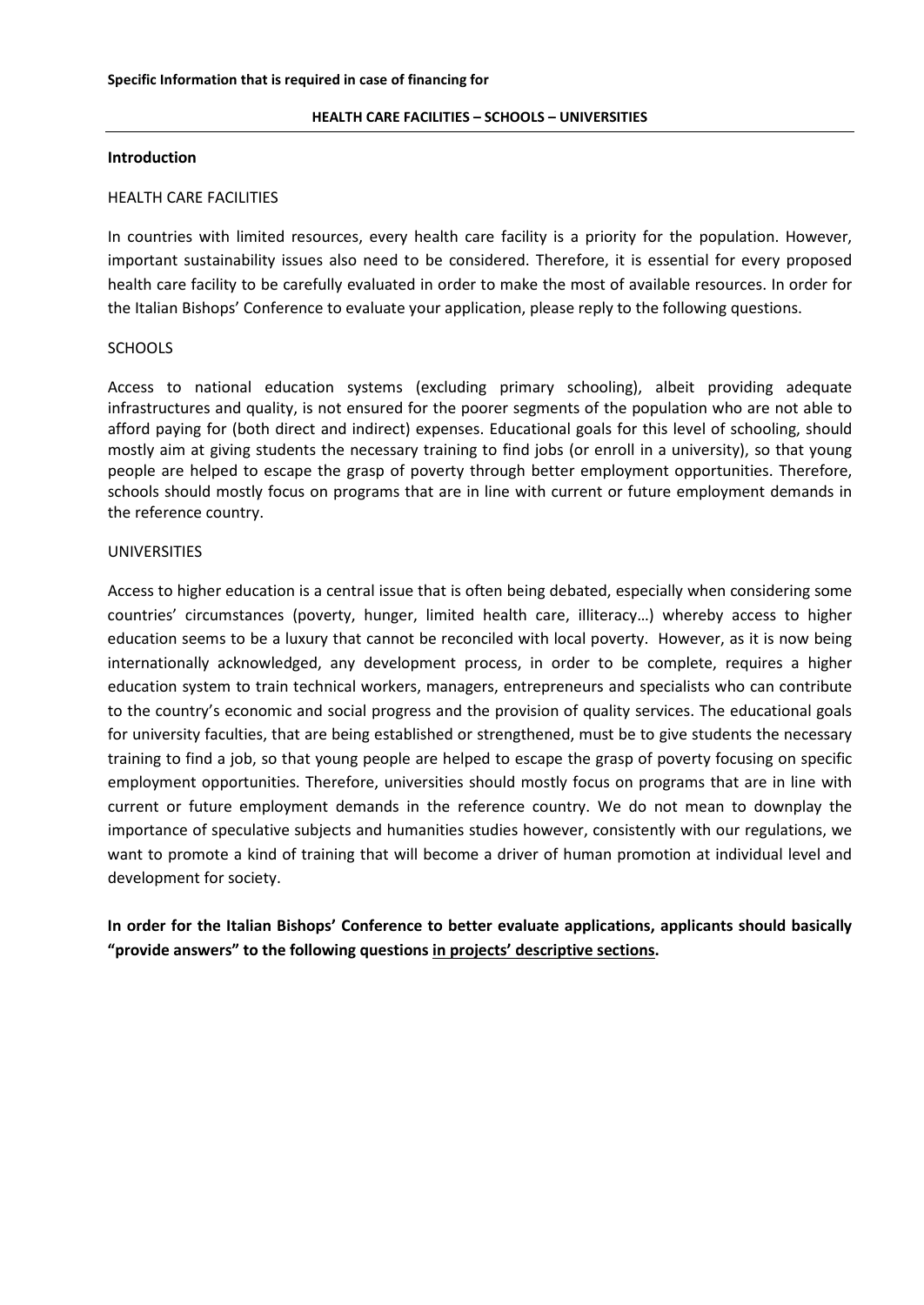#### **HEALTH CARE FACILITIES**

|    |                                                                                                                                                                                                                                                 | <b>INDICATIONS ON HOW TO ANSWER</b>                                                                                                                                                                                                                                                                                                                                                                                                                                 |
|----|-------------------------------------------------------------------------------------------------------------------------------------------------------------------------------------------------------------------------------------------------|---------------------------------------------------------------------------------------------------------------------------------------------------------------------------------------------------------------------------------------------------------------------------------------------------------------------------------------------------------------------------------------------------------------------------------------------------------------------|
|    | 1. What are the health care needs<br>that the proposed<br>facility<br>is.<br>supposed to meet?                                                                                                                                                  | Report morbidity and mortality data in the area that is covered<br>by the proposed service using, if possible, official data from local<br>District/Regional Authorities. You must provide quantitative<br>data and not just general statements.                                                                                                                                                                                                                    |
|    | 2. Are there other public or private<br>health care facilities operating in<br>the same District/area?                                                                                                                                          | Briefly describe such facilities referring to the local area and<br>population and justify the need to establish/strengthen<br>additional health care facilities. You must provide quantitative<br>data and not just general statements.                                                                                                                                                                                                                            |
|    | 3. What services are currently being<br>offered and what improvements<br>do you plan to introduce with CEI<br>funding?                                                                                                                          | Briefly describe services currently offered by the health care<br>facility, indicating the overall activity for the last 3 years and<br>costs patients had to pay for each service. You must provide<br>quantitative data and not just general statements.                                                                                                                                                                                                          |
| 4. | What are your staff's professional<br>qualifications?                                                                                                                                                                                           | Briefly describe the number of employees and the qualifications<br>of the health care staff, also specifying their current (and future)<br>salary, differentiating between volunteer and local workers. You<br>must highlight training activities planned for every job<br>description (e.g.: volunteer workers, nurses, physicians etc.). You<br>must provide quantitative data and not just general statements.                                                   |
| 5. | How can poor people access/will<br>access the health care services for<br>applying<br>which you<br>for<br>are<br>funding?                                                                                                                       | This is a crucial element. Describe the mechanisms through<br>which poor people access health care services, bearing in mind<br>that CEI funds are mostly aimed at protecting and training frail<br>and poor people. You must provide quantitative data and not<br>just general statements.                                                                                                                                                                         |
|    | 6. What are the real possibilities for<br>the health care facility to be<br>financially<br>self-sufficient<br>once<br>support coming from CEI runs out<br>(and cannot be renewed except for<br>exceptional<br>substantiated<br>and<br>reasons)? | Provide an accurate and detailed description of the mechanisms<br>you plan to put in place, also through agreements with<br>government agencies, to ensure the future functioning of the<br>facility and access by poor patients. You must provide<br>quantitative data and not just general statements.                                                                                                                                                            |
| 7. | What is the relationship between<br>the proposed health care facility<br>and the country's national health<br>care system?                                                                                                                      | Provide an accurate description of the level of recognition that<br>the proposed health care facility/service enjoys by the<br>national/regional/district health care system, highlighting the<br>existence of agreements that, for example, provide for (i) the<br>payment of staff salaries or part of them; (ii) possible<br>reimbursement of hospitalization costs for particular kinds of<br>patients; (iii) the provision of goods or services, or (iv) other |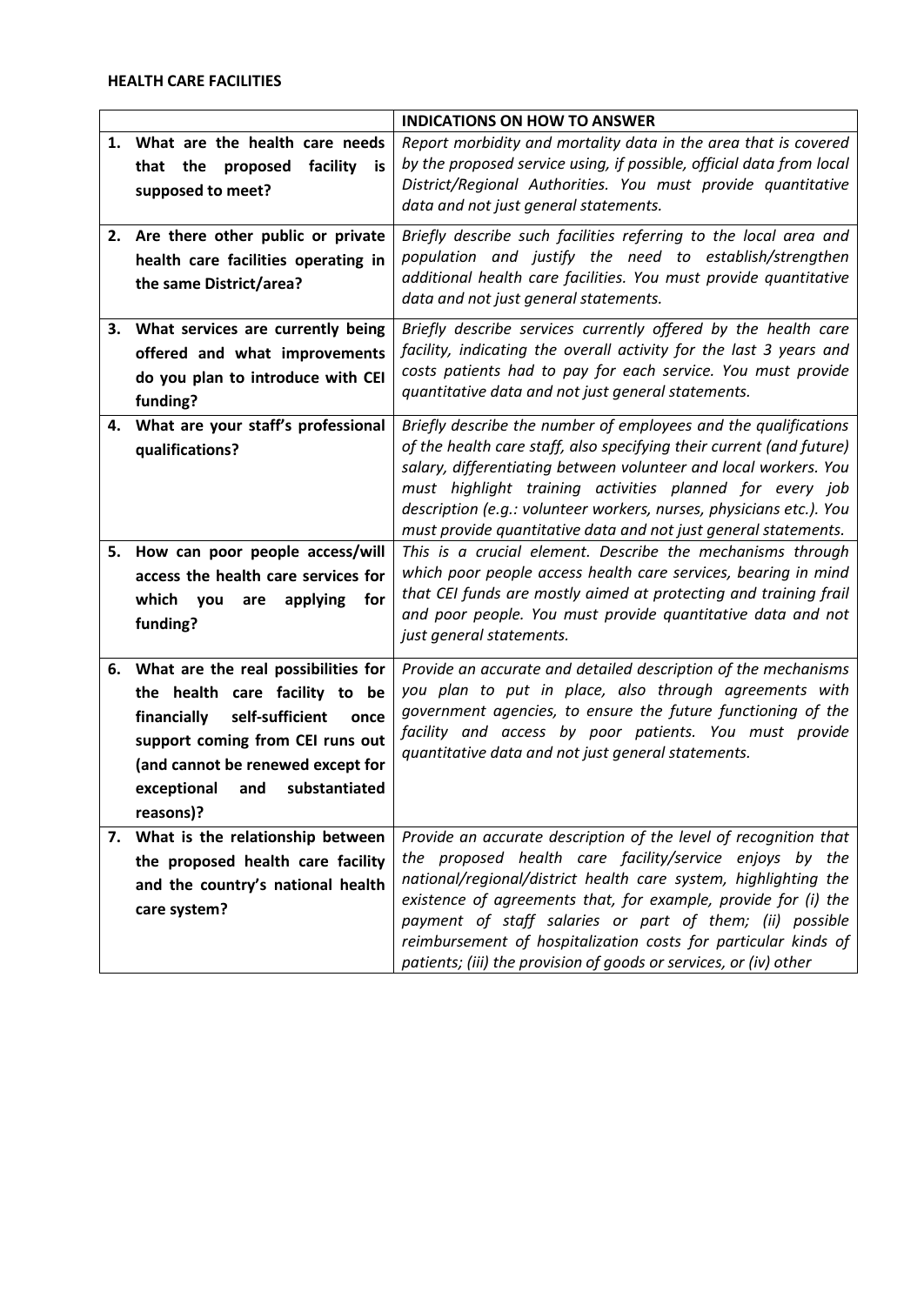# **(Secondary and vocational) SCHOOLS**

|    |                                          | <b>INDICATIONS ON HOW TO ANSWER</b>                                   |
|----|------------------------------------------|-----------------------------------------------------------------------|
| 1. | What are the educational needs your      | Provide a short analysis of the local labor market situation in       |
|    | project is supposed to meet?             | order to highlight the reasons for your choice (for example, you      |
|    |                                          | focus on mechanical subjects and computer science because             |
|    |                                          | there is a demand for mechanics who know how to work on               |
|    |                                          | machines and tools and IT technicians to digitalize small local       |
|    |                                          | businesses' production and management systems). Indicate the          |
|    |                                          | number of students who are currently enrolled/will be enrolled        |
|    |                                          | in the various courses and in the whole school and provide            |
|    |                                          | employment figures related to graduates, if they are available.       |
|    |                                          | You must provide data that are as quantitative and objective as       |
|    |                                          | possible and not just general statements.                             |
| 2. | Are there other public or private        | Briefly describe other schools in the local area, if any, and justify |
|    | schools operating<br>the<br>in<br>same   | the need to establish/strengthen another school (for example,         |
|    | District/area?                           | the poor cannot access nearby schools; there are no courses for       |
|    |                                          | those who have dropped out of the national education                  |
|    |                                          | system).                                                              |
| 3. | What will school programs be like and    | Briefly describe school programs in order to give a clear picture     |
|    | will<br>teaching activities<br>how<br>be | of the subjects that will be taught, workload (hours/week), and       |
|    | organized?                               | teaching mix (hours in class, in the laboratory, projects)            |
| 4. | What are teachers' qualifications?       | Briefly describe the school's faculty (do teachers come from the      |
|    |                                          | local area, are they part of the applicant entity (men/women          |
|    |                                          | religious))?) and provide short resumes for a few of them             |
| 5. | How will poor people access/will         | This is a crucial point when it comes to financing priorities         |
|    | access the school for which you are      | described in the Committee's Regulations. Please describe the         |
|    | applying for funding?                    | enrolment procedures for students coming from poor families           |
|    |                                          | (for example, are there different enrolment fees depending on         |
|    |                                          | income? Are children coming from the poorest family entitled to       |
|    |                                          | any scholarships?).                                                   |
| 6. | What are the real possibilities for      | Provide an accurate and detailed description of the mechanisms        |
|    | the school to be financially self-       | you plan to put in place, also through agreements with                |
|    | sufficient once support coming           | government agencies, to ensure the future functioning of the          |
|    | from CEI runs out (and cannot be         | school (teachers' salaries? Future equipment and laboratory           |
|    | renewed except for exceptional           | updates?). For example, thinking about student activities that        |
|    | and substantiated reasons)?              | might lead to product development/services for the local              |
|    |                                          | community (fixing equipment, cell phones, computers, tailoring,       |
|    |                                          | faux jewelry)                                                         |
| 7. | How does the school fit into the         | Describe the level of recognition that the proposed school enjoys     |
|    | country's national education system?     | within the national, regional and district education system,          |
|    |                                          | highlighting the kind of DEGREE it issues and the existence of        |
|    |                                          | agreements/other sources of financing that provide some               |
|    |                                          | economic coverage for the school: teachers' salaries,                 |
|    |                                          | scholarships, other                                                   |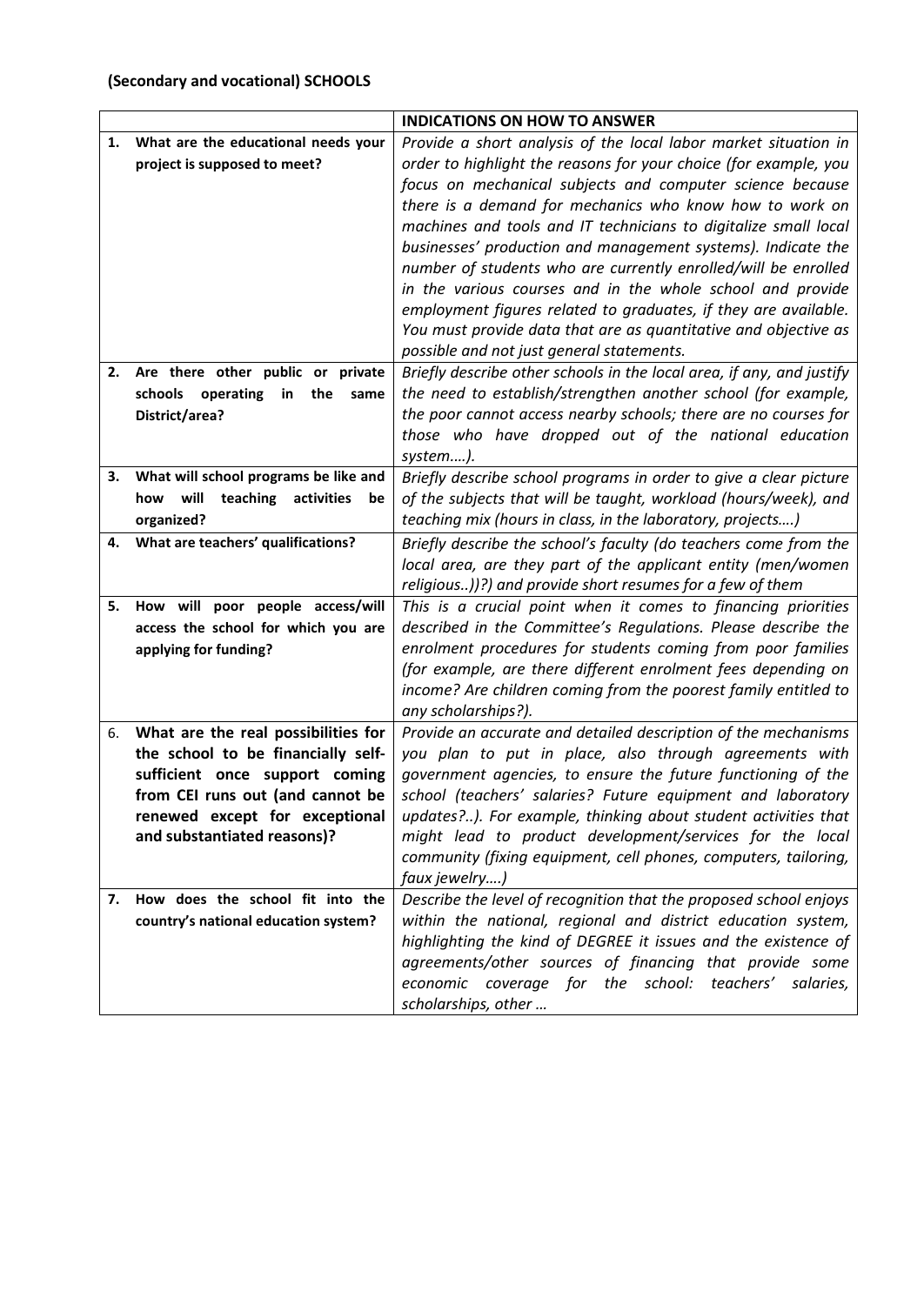|    |                                       | <b>INDICATIONS ON HOW TO ANSWER</b>                                                                                           |
|----|---------------------------------------|-------------------------------------------------------------------------------------------------------------------------------|
| 1. | What are the educational needs        | Provide a short analysis of the local labor market situation in                                                               |
|    | your project is supposed to meet?     | order to highlight the reasons for your choice (for example, you                                                              |
|    |                                       | focus on engineering and economics because there is a demand                                                                  |
|    |                                       | for technical staff and managers at different levels who might                                                                |
|    |                                       | work in local small and medium size enterprises or as                                                                         |
|    |                                       | entrepreneurs). Indicate the number of students who are currently                                                             |
|    |                                       | enrolled/will be enrolled in each faculty and in the whole                                                                    |
|    |                                       | university and provide employment figures related to graduates, if                                                            |
|    |                                       | they are available. You must provide data that are as quantitative                                                            |
|    |                                       | and objective as possible and not just general statements.                                                                    |
| 2. | Are there are other public or private | Briefly describe other universities in the local area, if any, and                                                            |
|    | universities operating in the same    | justify the need to establish/strengthen another school (for                                                                  |
|    | District/area?                        | example, public universities do not provide scholarships to poor                                                              |
|    |                                       | students or faculties do not provide useful skills to find jobs and                                                           |
|    |                                       | employment remains low).                                                                                                      |
| З. | What are courses like and how are     | Briefly describe course programs, education goals and the way in                                                              |
|    | teaching activities organized?        | which teaching is provided: subjects, workload (hours/week), and                                                              |
|    |                                       | teaching mix (hours in class, in the laboratory, projects)                                                                    |
| 4. | faculty<br>members'<br>What<br>are    | Briefly describe the university faculty (do professors come from                                                              |
|    | qualifications?                       | the local area, are they part of the applicant entity (men/women                                                              |
| 5. | How will poor people access/will      | religious))?) and provide a brief resume for a few of them                                                                    |
|    | access the university for which you   | Describe the enrolment procedures for students coming from poor<br>families (for example, are there different enrolment fees  |
|    | are applying for funding?             | depending on income? Are students coming from the poorest                                                                     |
|    |                                       | families entitled to any scholarships?).                                                                                      |
|    |                                       |                                                                                                                               |
| 6. | What are the real possibilities for   | Provide an accurate and detailed description of the mechanisms                                                                |
|    | the university to be financially      | you plan to put in place, also through agreements with                                                                        |
|    | self-sufficient<br>once<br>support    | government agencies, to ensure the future functioning of the<br>university (professors' salaries? scholarships/enrolment fees |
|    | coming from CEI runs out (and         | Future equipment and laboratory updates?). For example,                                                                       |
|    | cannot be renewed except for          | thinking about student activities that might lead to product                                                                  |
|    | exceptional and substantiated         | development/services for the local community (fixing equipment,                                                               |
|    | reasons)?                             | bookkeeping)                                                                                                                  |
|    |                                       |                                                                                                                               |
| 7. | How does the university fit into the  | Describe the level of recognition that the proposed university                                                                |
|    | national<br>country's<br>education    | enjoys within the national, regional and district education system,                                                           |
|    | system?                               | highlighting the kind of BACHELOR'S DEGREE/MASTER'S DEGREE                                                                    |
|    |                                       | it issues.                                                                                                                    |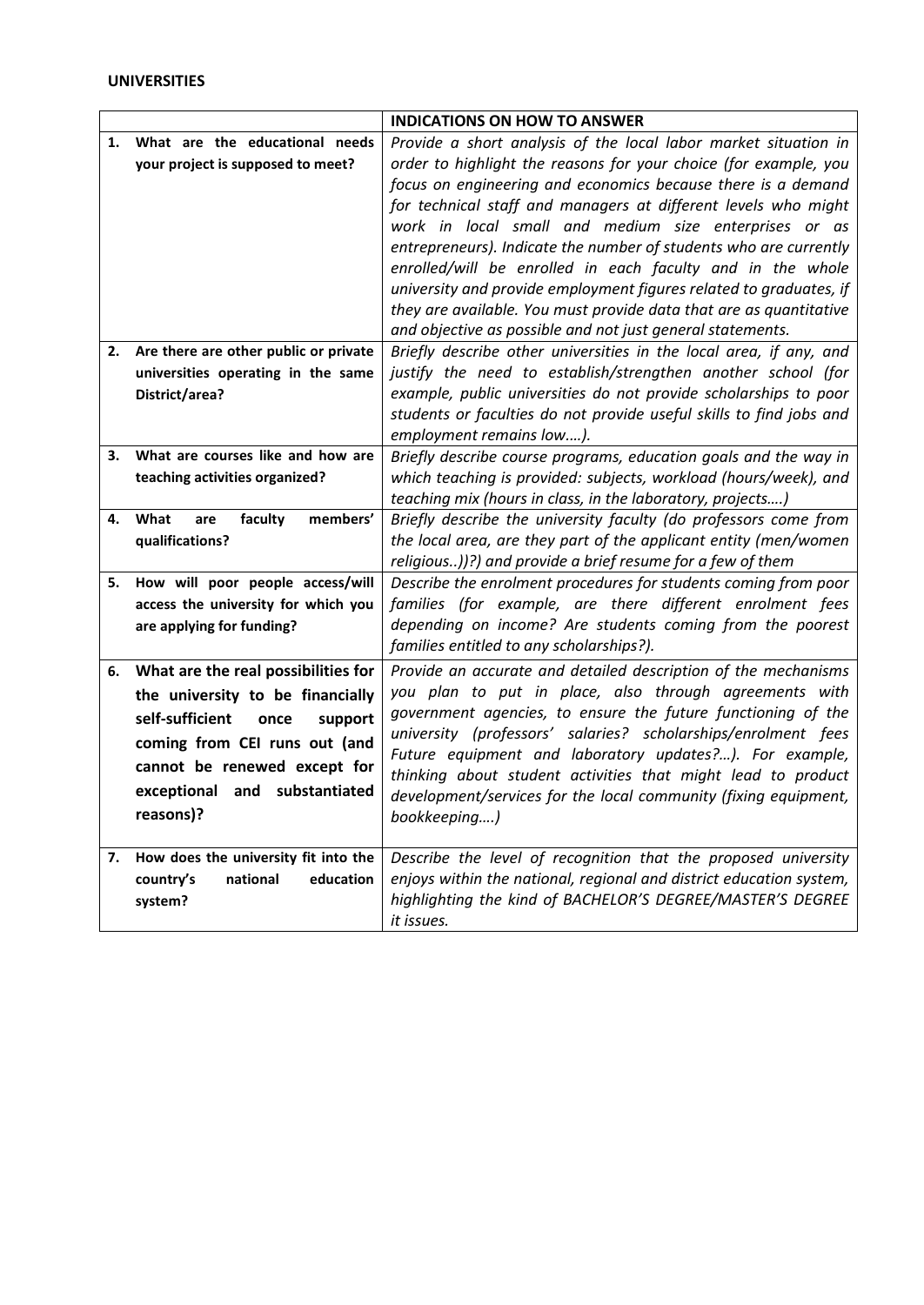*C.E.I. Italian Bishops' Conference – Committee for Action in the Third World*

*Applicant Organization: ………………………………………………*

*Project Name: ………………………………………………*

*Country Involved: ………………………………………………*

BUDGET TEMPLATE (main cost items – please refer to Regulations Art. 7a regarding eligible items for financing– Art. 7 a) Indicate the timeframe this budget refers to: from ……../……../……..…. to……../……../………..

| ${\bf LIST~OF}$<br>cost items  | <b>C.E.I. FUNDING</b> | <b>FUNDING FROM</b><br>OTHER ENTITIES | $_{\rm LOCAL}$<br>$\label{eq:contribution} \textbf{CONTRIBUTIONS}$ | OWN FUNDS | <b>TOTAL</b> |
|--------------------------------|-----------------------|---------------------------------------|--------------------------------------------------------------------|-----------|--------------|
|                                |                       |                                       |                                                                    |           |              |
|                                |                       |                                       |                                                                    |           |              |
|                                |                       |                                       |                                                                    |           |              |
|                                |                       |                                       |                                                                    |           |              |
|                                |                       |                                       |                                                                    |           |              |
|                                |                       |                                       |                                                                    |           |              |
|                                |                       |                                       |                                                                    |           |              |
|                                |                       |                                       |                                                                    |           |              |
|                                |                       |                                       |                                                                    |           |              |
|                                |                       |                                       |                                                                    |           |              |
|                                |                       |                                       |                                                                    |           |              |
|                                |                       |                                       |                                                                    |           |              |
|                                |                       |                                       |                                                                    |           |              |
|                                |                       |                                       |                                                                    |           |              |
|                                |                       |                                       |                                                                    |           |              |
| <b>TOTAL</b> indicate currency |                       |                                       |                                                                    |           |              |

If possible, report detailed expenses in a separate list (e.g..: cost per hour of training /type of material / equipment/ etc.); **you must indicate the nationality of trainers** .

**Amounts must be provided in Euros or US Dollars (specify which currency)**

**If the budget refers to more than one year, you must provide a detailed breakdown for every year** 

PLACE AND DATE ……………………

READABLE SIGNATURE ………………………………………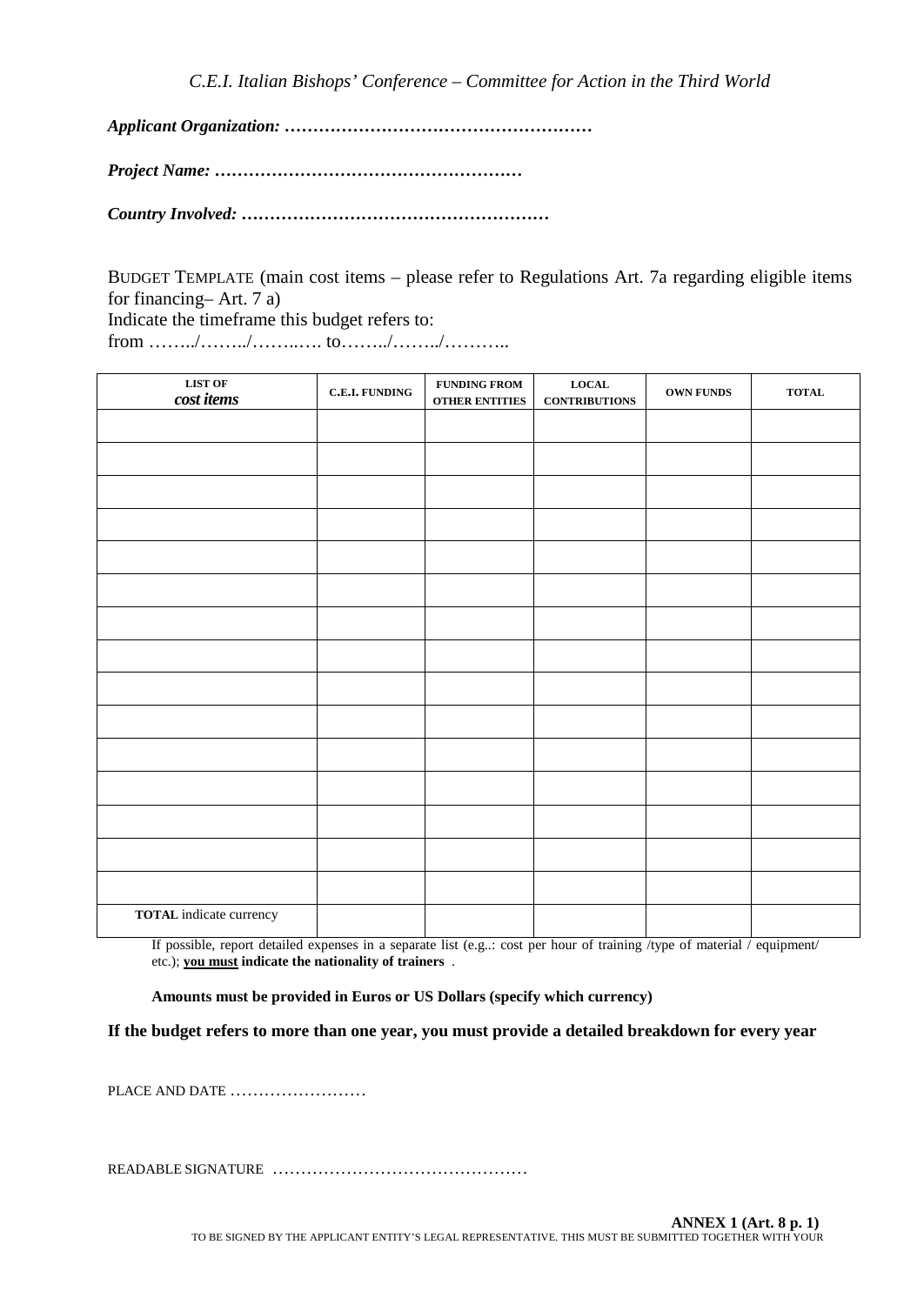- §1. RESPONSIBILITY The applicant Organization signing this application holds exclusive responsibility vis-à-vis the Italian Bishops' Conference for planned activities' successful outcome.
- $§2.$  DURATION The partner Organization declares that activities funded by the Italian Bishops' Conference can continue after CEI support ends.
- §3. CO-FINANCING– In case of co-funded projects, the Italian Bishops' Conference cannot approve the requested financing if the other financial backers have not committed to pay the amount apportioned to them.
- §4. CHANGES IN GOALS, CONTENTS AND PURPOSE In case of changes regarding approved projects' goals, contents and purposes, or parts of them; or in case of partial completion of funded activities or incomplete reports, CEI reserves the right to suspend the payment of remaining instalments.
- §5. REQUESTS TO INCREASE FINANCING– No increase in project financing can be requested, neither while the project is in progress nor when it ends.
- §6. DELAYS Each delay in the beginning of project activities exceeding 3 months (starting from the moment financing is received) must be substantiated and communicated to CEI as soon as possible in order for CEI to determine whether the bank interest accrued until that time will be invested in the same project or deducted from the following instalment.
- §7. INSTALMENTS Instalment payments, other than the first one, will take place only after our Service has received, verified and approved a complete report and following a specific request (see reporting guidelines). CEI reserves the right to check progress made with the project on site.
- §8. REPORTS Reports must be complete (see reporting guidelines and forms) and signed by the person in charge of the project.
- §9. DOCUMENTATION The applicant Organization commits to keeping original copies of documents justifying expenses (invoices, receipts, etc.) and attaching photocopies to the report. The applicant Organization is aware that CEI reserves the right to ask for unjustified expenses to be paid back. Documents related to expenses must be in the applicant Organization's name. If the applicant Organization wishes to resort to a third party to carry out all or part of its activities, it will have ask our Service for prior authorization and provide a copy of bank transfer made to the third party proving that all or part of the funding was transferred to it. In order for third parties to be authorized by our Service to carry out activities, they must meet the requirements indicated in the Regulations.
- §10. CANCELING OR ENDING ACTIVITES If a project (or a part of it) cannot be completed, unused funds, including accrued interest, must be immediately paid back to CEI. If the partner Organization ends its activity, the Organization pledges to transfer the ownership of what had been financed by CEI to the local Diocese free of charge (facilities, educational material, equipment, instruments, tools, machinery etc.)
- § 11. REFERENCE The applicant Organization must officially declare that financing is provided by the Catholic Church, which allocates part of the eight per thousand share of total income tax revenue to charitable activities in third world countries.
- § 12. PRIVACY POLICY AND CONSENT The applicant Organization, under existing legislation, (Leg. Decree of June 30, 2003 n. 196; CEI decree of October 20, 1999), having read the attached information policy, agrees that its personal data are processed by the CEI General Secretariat for uses connected to the procedure's aims and are shared with Entities and agencies that cooperate in the same activity.

The applicant Organization also agrees that its data are shared with other Entities to be used for information and promotional purposes related to activities carried out by the CEI General Secretariat.

| Place                                              | Date  |
|----------------------------------------------------|-------|
| Signature of Legal Representative (readable)       | Stamp |
| Position held by the person signing this document: |       |